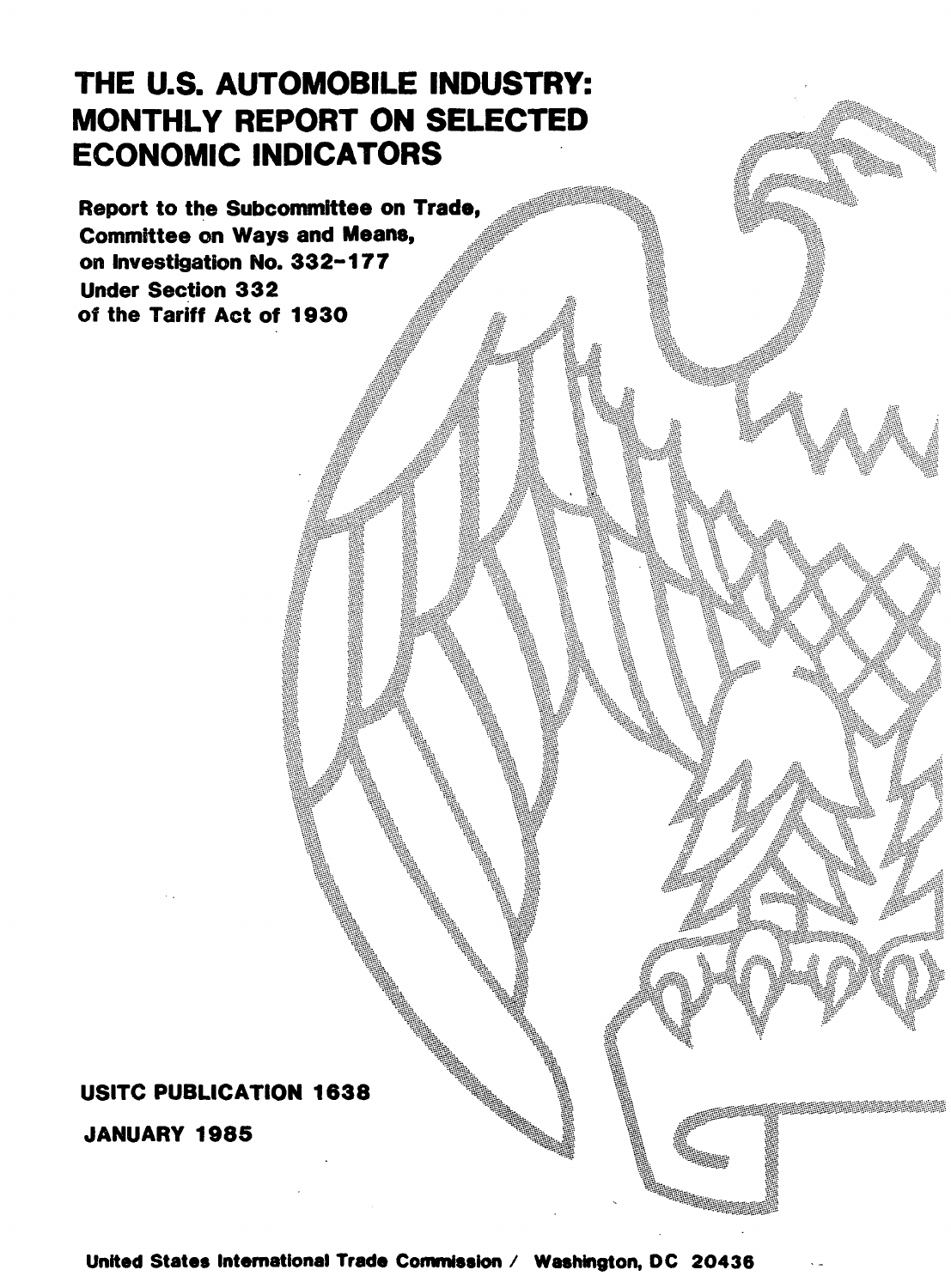### UNITED STATES INTERNATIONAL TRADE COMMISSION

#### COMMISSIONERS

Paula Stem, Chairwoman

Susan W. Llebeler, Vice Chairman

Alfred E. Eckes

Seeley G. Lodwick

David 8. Rohr

Kenneth R. Mason, Secretary to the Commission

This report was prepared principally by

Jim McElroy and John Creamer

Machinery and Transportation Equipment Branch Machinery and Equipment Division

> Office of Industries Norris A. Lynch, Director

Address all communications to Office of the Secretary United States International Trade Commission Washington, D.C. 20436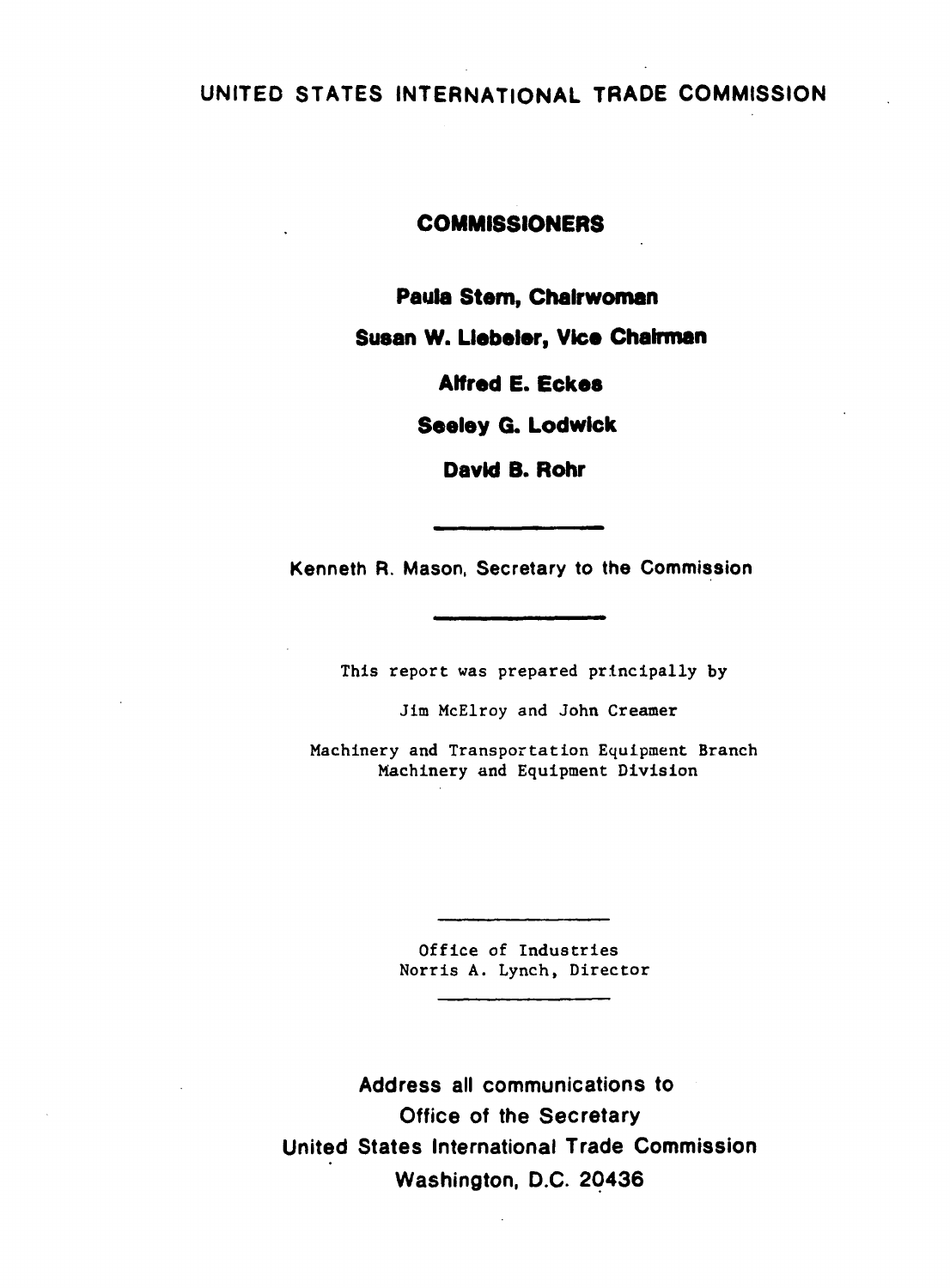#### CONTENTS

#### Tables

| 1.             | New passenger automobiles: U.S. retail sales of domestic production,<br>production, inventory, days' supply, and employment, by specified<br>periods, January 1983-December 1984-                                            |
|----------------|------------------------------------------------------------------------------------------------------------------------------------------------------------------------------------------------------------------------------|
| 2.             | New passenger automobiles: U.S. imports for consumption, by principal<br>sources and by specified periods, December 1982-November 1984-                                                                                      |
| 3.             | Lightweight automobile trucks and bodies and cab/chassis for light-<br>weight automobile trucks: U.S. imports for consumption, by<br>principal sources and by specified periods, December 1982-<br>November 1984-            |
| 4.             | New passenger automobiles: U.S. exports of domestic merchandise,<br>by principal markets and by specified periods, December 1982-<br>November $1984$ -                                                                       |
|                | 5. Lightweight automobile trucks and bodies and cab/chassis for light-<br>weight automobile trucks: U.S. exports of domestic merchandise,<br>by principal markets and by specified periods, December 1982-<br>November 1984- |
| 6.             | New passenger automobiles: Sales of domestic and imported passenger<br>automobiles and sales of imported passenger automobiles as a percent<br>of total U.S. sales, by specified periods, 1983 and 1984-                     |
| 7 <sub>1</sub> | New passenger automobiles: Price indexes, by specified periods,<br>1983 and 1984-                                                                                                                                            |
| 8.             | New passenger automobiles: Retail price changes in the U.S. market<br>during December 1984-                                                                                                                                  |
|                | 9. Manufacturers' suggested retail prices of selected U.S. and Japanese<br>automobiles, April 1981-January 1985-                                                                                                             |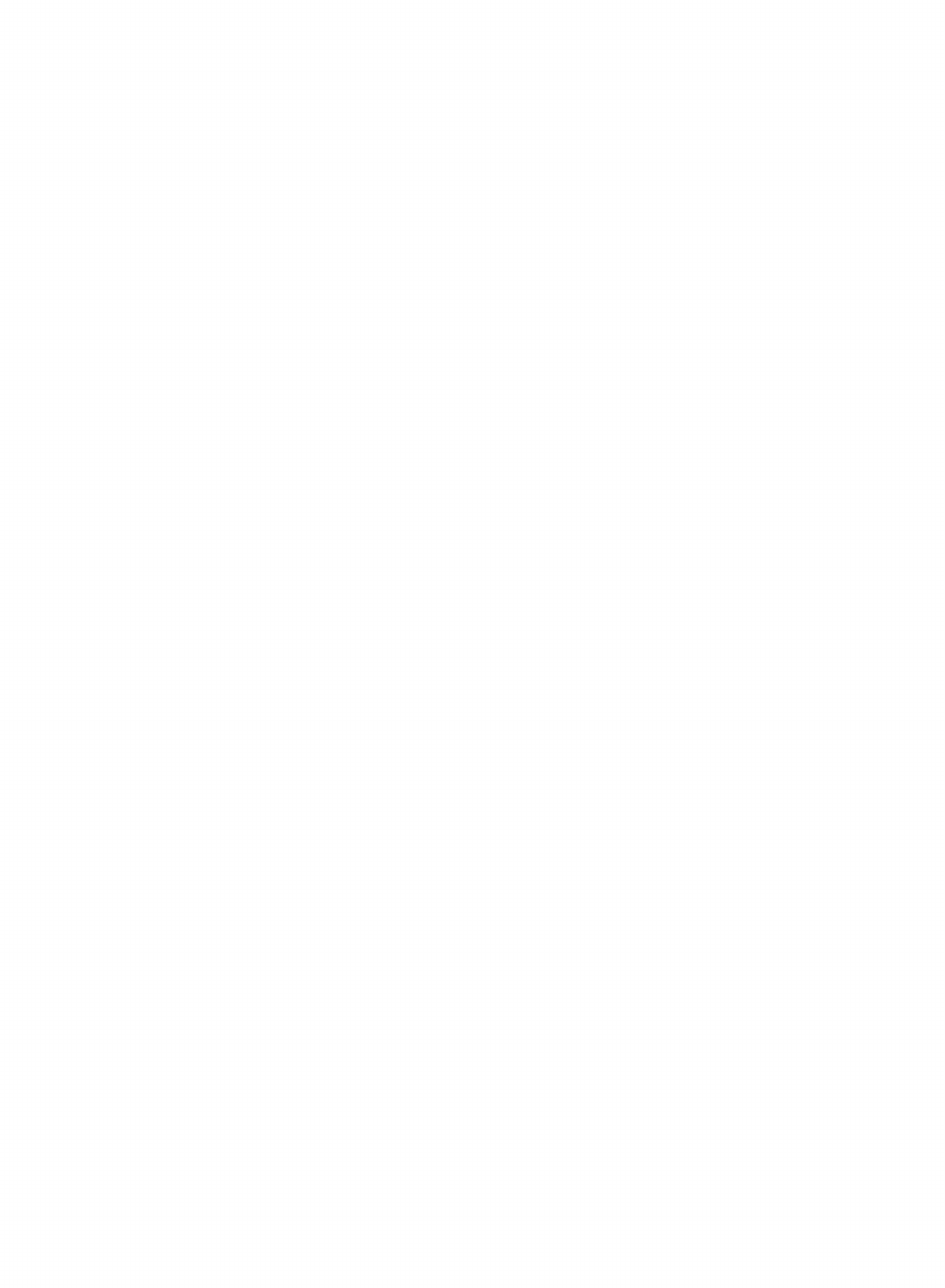Table 1.-New passenger automobiles: U.S. retail sales of domestic production, production, inventory, days' supply, and employment, by specified periods, January 1983-December 1984

|                                      |              | 1984                 | 1983                    |              |                         |
|--------------------------------------|--------------|----------------------|-------------------------|--------------|-------------------------|
| <b>Item</b>                          | Nov.<br>1984 | Dec.<br>1984         | Jan. 1984-<br>Dec. 1984 | Dec.<br>1983 | Jan. 1983-<br>Dec. 1983 |
|                                      |              |                      |                         |              |                         |
| Retail sales of domes-:              |              |                      |                         |              |                         |
| tic production:                      |              |                      |                         |              |                         |
| Subcompact-                          | 164          | 143                  | 2,171:                  | 133          | 1,823                   |
|                                      | 97:          | 103:                 | 1,327:                  | 88 :         | 1,115                   |
| Intermediate -----------             | 193:         | 172:                 | 2,465:                  | 176:         | 2,071                   |
|                                      | 75 :         | 73                   | 1,112:                  | 72:          | 934                     |
|                                      | 77:          | 77 :                 | $1,011$ :               | 75 :         | 849                     |
|                                      | 607 :        | 567:                 | $8,086$ :               | 541:         | 6,793                   |
| Production:<br>$\sim$                |              |                      |                         |              |                         |
| Subcompact-                          | 123:         | 1/105                | $1/1,607$ :<br>÷.       | 127:         | 1,269                   |
| Compact-                             | 151:         | $1/129$ :            | $1/1,900$ :             | 140:         | 1,594                   |
| Intermediate------------             | 217:         | 1/186<br>$\cdot$ :   | $1/2,636$ :             | 206 :        | 2,492                   |
|                                      | 91:          | $1/78$ :             | $1/831$ :               | 21           | 292                     |
|                                      | 72:          | $1/62$ :             | $1/$ 689 :              | 41           | 447                     |
|                                      | 655 :        | 561:<br>$1/\sqrt{2}$ | 1/7,664:                | 535:         | 6,095                   |
| Inventory:                           |              |                      |                         |              |                         |
| Subcompact-                          | 294:         | 308:                 | $\overline{2}$ /        | 259          | $\overline{2}$ /        |
| Compact-                             | 326:         | 338:                 | 2/                      | 346:         | 2/                      |
| Intermediate <sup>------------</sup> | 357:         | 395:                 | $\overline{2}$ /        | 472:         | 2/                      |
|                                      | 204:         | 238<br>$\cdot$ :     | 2/                      | 132:         | 2/                      |
|                                      | 116:         | 129:                 | $\mathbf{2}$            | 98           | 21 <sup>2</sup>         |
|                                      |              |                      |                         |              | 21                      |
| Days' supply: 3/                     | 1,296:       | $1,405$ :            | $\mathbf{2}$            | 1,307:       |                         |
| Subcompact----------------           | 65.          | 68 :                 |                         | 62.          |                         |
| $Compare t$ = $:$                    | 59:          | 59 :                 | $\overline{2}$ /        | 63           | $\overline{2}$ /        |
| Intermediate----------               | 41 :         | 50<br>$\cdot$ :      | 2/<br>$\bar{2}$ /       | 57           | $\frac{2}{2}$ /         |
|                                      |              |                      |                         |              |                         |
|                                      | 54           | 76<br>$\cdot$        | 2/                      | 45           | $\mathbf{2}$            |
| $Luxury$ $\longrightarrow$           | 37:          | 46 :                 | $\mathbf{2}$            | 34           | 2/                      |
| $Total$ $\overline{\phantom{a}}$     | 51:          | 58 :                 | 2/                      | 55:          | 21                      |
| Employment: $4/$                     |              |                      |                         |              |                         |
| Total employees--- : 5/ 880          |              | 6/885                | 2/                      | 7/<br>832    | $\overline{21}$         |
| <b>Production workers—:</b>          | 5/678        | 6/682:               | $\bar{2}$ /             | 7/642        | $\overline{2}$ /        |
| Layoffs $8/$                         | 52           | 52                   | 2/                      | 107:         | 2/                      |
|                                      |              |                      |                         |              |                         |

(In thousands of units; thousands of employees)

1/ Partially estimated.

2/ Not applicable.

 $\overline{3}$ / Days' supply is an average for each class size which is determined by the previous month's retail sales.

4/ Employment data are for SIC 371 (motor vehicles and motor vehicle equipment).

5/ Data are for October 1984, revised.

6/ Data are for November 1984.

7/ Data are for November 1983, revised.

8/ Layoffs are the number of UAW members on indefinite layoff from U.S. auto plants as of the end of each specified period.

Source: Retail sales and production, Data Resources, Inc. Auto Information Bank; days' supply and inventory, Automotive News; and employment, U.S. Department of Labor.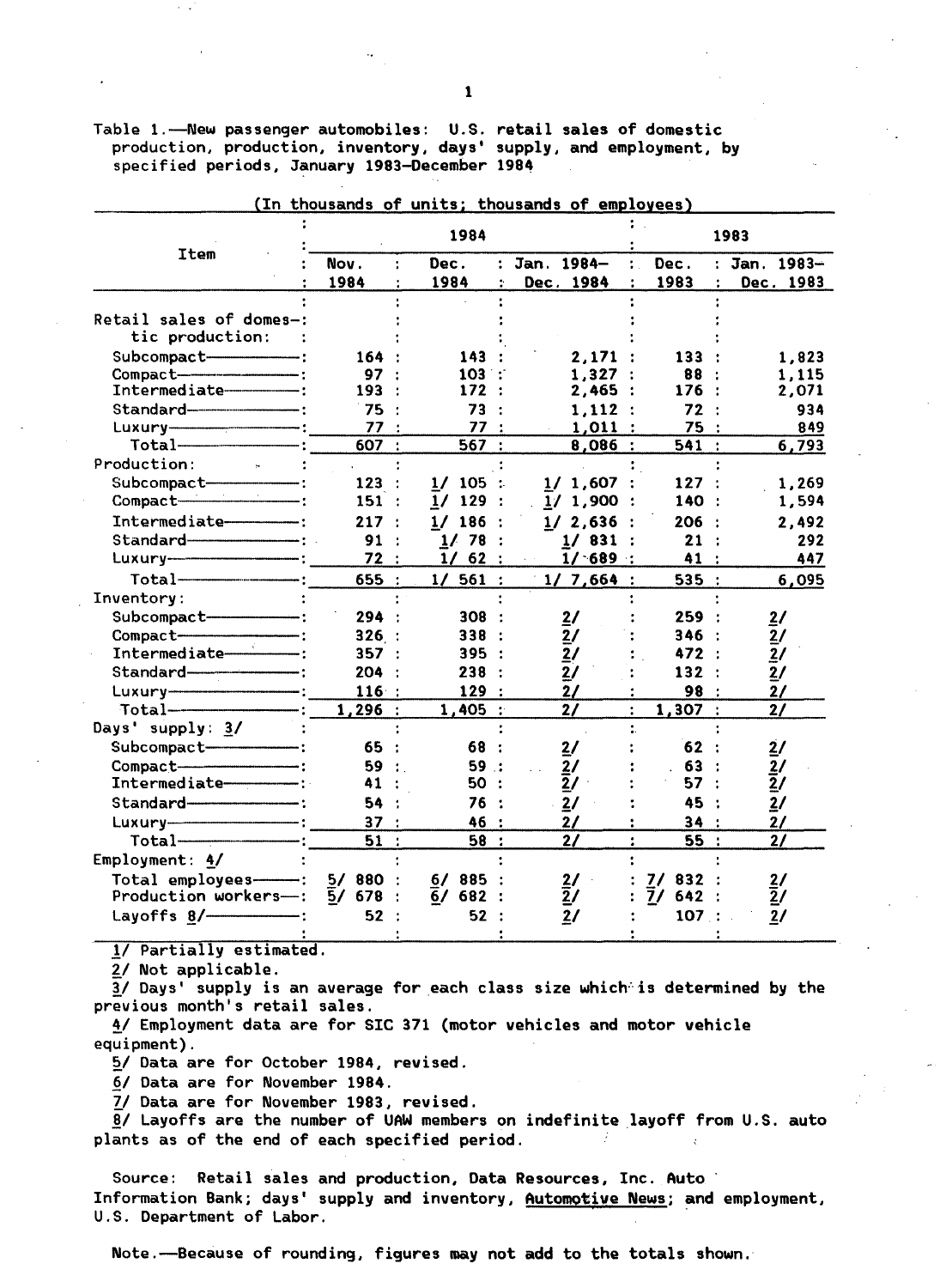Table 2.-New passenger automobiles: U.S. imports for consumption, by principal sources and by specified periods, December 1982-November 1984 1/

|                                |                                         | 1983 and 1984 |  |                          | 1982 and 1983 |                          |
|--------------------------------|-----------------------------------------|---------------|--|--------------------------|---------------|--------------------------|
| Source                         | Oct.                                    | Nov.          |  | Dec. 1983-               | Nov.          | Dec. 1982-               |
|                                | 1984                                    | 1984          |  | Nov. 1984                | 1983          | Nov. 1983                |
|                                |                                         |               |  | Quantity (units)         |               |                          |
|                                |                                         |               |  |                          |               |                          |
|                                | 156,524:                                | 145,940 :     |  | $1,962,111$ :            | $160,726$ :   | 1,848,065                |
|                                | 92,079 :                                | 95,963:       |  | $1,090,277$ :            | 71,336:       | 787,491                  |
| West Germany----------         | 24.508 :                                | $33,483$ :    |  | 335,717:                 | 32,824:       | 231,055                  |
|                                | 9,862:                                  | 7,989 :       |  | 116,307:                 | 13,329:       | 115,096                  |
| $Itally— \qquad \qquad \qquad$ | 417:                                    | 312:          |  | 9,289:                   | 815:          | 4,454                    |
| United Kingdom-1:              | 1,300:                                  | 1,168:        |  | 19,267:                  | 1,774:        | 16,728                   |
|                                | 1,840:                                  | 3,778:        |  | $35,014$ :               | 1,418:        | 44,425                   |
| All other--------------        | 383 :                                   | 3,228:        |  | 20,743:                  | $1,065$ :     | 8,550                    |
| $Total$ :                      | $286,913$ :                             | 291,861:      |  | 3,588,725:               | 283, 287:     | 3,055,864                |
|                                |                                         |               |  | Value (1,000 dollars)    |               |                          |
|                                |                                         |               |  |                          |               |                          |
|                                | 997,382 :                               | 952,704 :     |  | 12,407,169               | 973,733 :     | 10,492,684               |
|                                | 881,016 :                               | 917,574:      |  | 10,240,411               | $649, 214$ :  | 6,786,239                |
| West Germany-------            | 348,464 :                               | 437,675 :     |  | $4,542,815$ :            | $396,015$ :   | 3,347,345                |
|                                | 107,912:                                | 86,584:       |  | $1,241,204$ :            | $140,305$ :   | 1,097,893                |
| $Itally— \qquad \qquad \qquad$ | 6,846:                                  | 6,060:        |  | $130,644$ :              | 9,792:        | 62,028                   |
| United Kingdom---              | 31,505:                                 | 29,791 :      |  | 450,298                  | 42,259:       | 390,967                  |
|                                | 18,152:                                 | 25,692:       |  | 304,177:                 | $13,710$ :    | 320,508                  |
|                                | 3,688:                                  | 10,269:       |  | 121,498 :                | 9,108:        | 66,757                   |
|                                | $Total$ 70tal - 2,394,965 : 2,466,349 : |               |  | 29,438,216 : 2,234,136 : |               | 22,564,421<br>$\sim 100$ |

!/Data include imports into Puerto Rico and TSUSA item 692.1005; data do not include automobiles assembled in Foreign-Trade Zones.

Source: Compiled from official statistics of the U.S. Department of Commerce.

 $\mathbb{R}^3$  .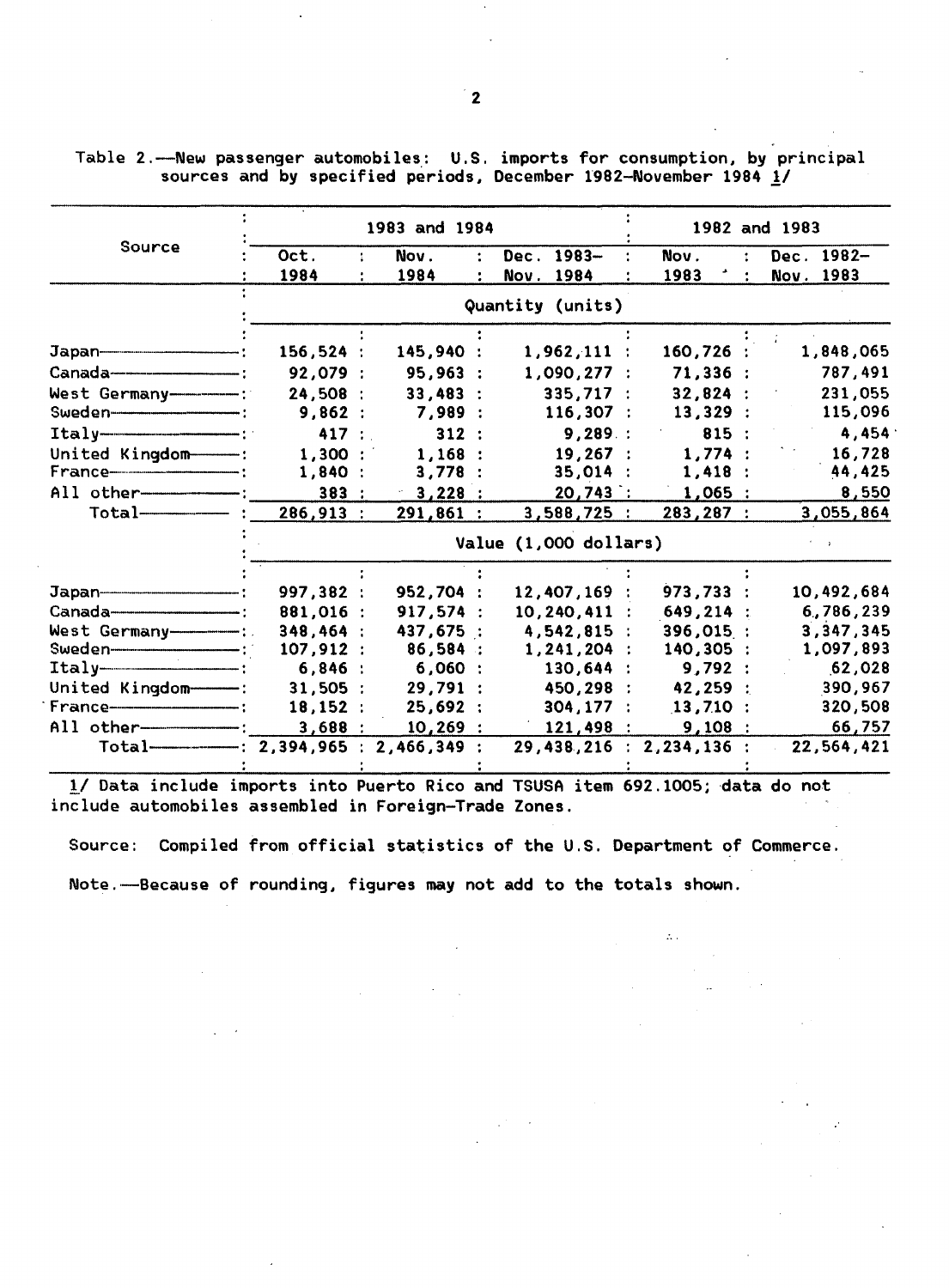Table 3.-Lightweight automobile trucks 1/ and bodies and cab/chassis for lightweight automobile trucks: U.S. imports for consumption, by principal sources and by specified periods, December 1982-November 1984 2/

|            |           | 1983 and 1984 | 1982 and 1983         |           |            |  |  |
|------------|-----------|---------------|-----------------------|-----------|------------|--|--|
| Source     | Oct.<br>÷ | Nov.<br>÷     | $1983 -$<br>Dec.      | Nov.      | Dec. 1982- |  |  |
|            | 1984.     | 1984<br>÷     | Nov. 1984             | 1983      | Nov. 1983  |  |  |
|            |           |               | Quantity (units) 3/   |           |            |  |  |
|            |           |               |                       |           |            |  |  |
| Japan-     | 42,682 :  | 45,536:       | $567,316$ :           | 37,047:   | 388,718    |  |  |
| Canada———— | 26.996:   | $31,031$ :    | 357,022:              | 23,171:   | 251,821    |  |  |
| All other- | 2,485:    | 2,148:        | 6,291:                | 6 :       | 2,088      |  |  |
| $Total$ —— | 72,163:   | 78,715 :      | 930,629               | 60,224:   | 642,627    |  |  |
|            |           |               | Value (1,000 dollars) |           |            |  |  |
|            |           |               |                       |           |            |  |  |
|            | 177,566:  | $195, 111$ :  | $2,361,706$ :         | 149,394 : | 1,571,410  |  |  |
| Canada———  | 236,601:  | 264,318:      | 2,844,851:            | 218,768:  | 2,146,304  |  |  |
| All other- | 17,219:   | $16,263$ :    | 53,689:               | $-403$ :  | 31,337     |  |  |
| $Total$ —— | 431,386 : | 475,692 :     | $5,260,246$ :         | 368,565:  | 3,749,051  |  |  |
|            |           |               |                       |           |            |  |  |

*11* Defined as not over 10,000 pounds gvw.

 $2/$  Partially estimated, all data include imports into Puerto Rico.

*11* Quantity data include complete trucks and cab/chassis, but exclude bodies.

Source: Compiled from official statistics of the U.S. Department of Commerce.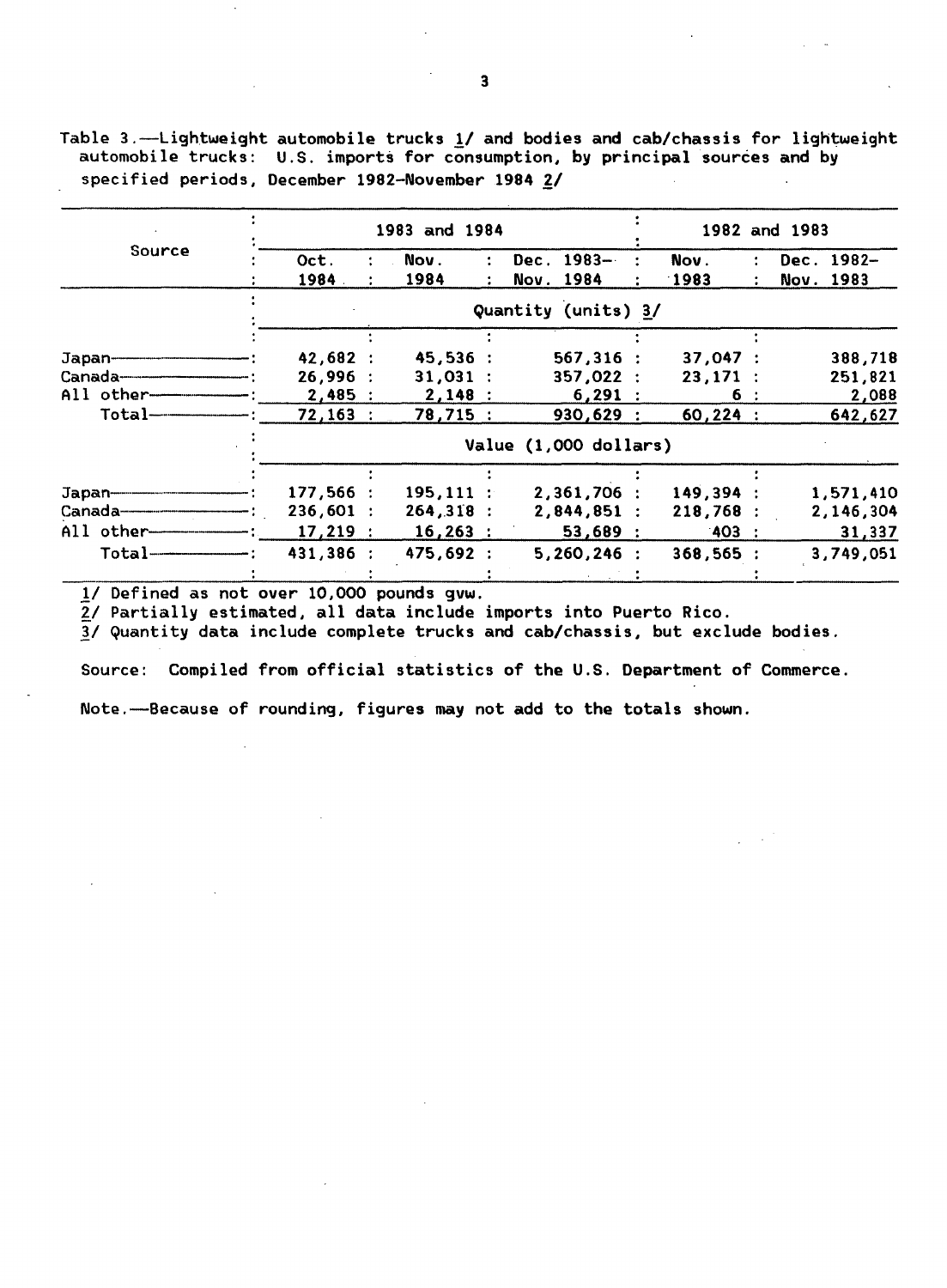|            |          | 1983 and 1984 |                       |           |           | 1982 and 1983 |            |
|------------|----------|---------------|-----------------------|-----------|-----------|---------------|------------|
| Market     | Oct.     | Nov.          | Dec. 1983-            |           | Nov.      |               | Dec. 1982- |
|            | 1984     | 1984          | Nov. 1984             |           | 1983      |               | Nov. 1983  |
|            |          |               | Quantity (units)      |           |           |               |            |
|            |          |               |                       |           |           |               |            |
| Canada—    | 40,088 : | 50,802        |                       | 581,775:  | 45,459    |               | 489,352    |
| All other- | 1,926:   | 1,693:        |                       | 24,407:   | 2,620:    |               | 31,484     |
| Total-     | 42,014 : | 52,495        |                       | 606,182   | 48,079 :  |               | 520,836    |
|            |          |               | Value (1,000 dollars) |           |           |               |            |
|            |          |               |                       |           |           |               |            |
| Canada—    | 329,327: | 444,482       |                       | 4,487,945 | 349,754   |               | 3,618,745  |
| All other- | 25,097:  | $21,101$ :    |                       | 291,887:  | 32,378:   |               | 378,920    |
| Total-     | 354,424: | 465,583       |                       | 4,779,832 | 382,132 : |               | 3,997,665  |
|            |          |               |                       |           |           |               | 光光の あいない   |

Table 4.-New passenger automobiles: U.S. exports of domestic merchandise, by principal markets and by specified periods, December 1982~November·1994

Source: Compiled from official statistics of. the U.S. Department of Commerce'.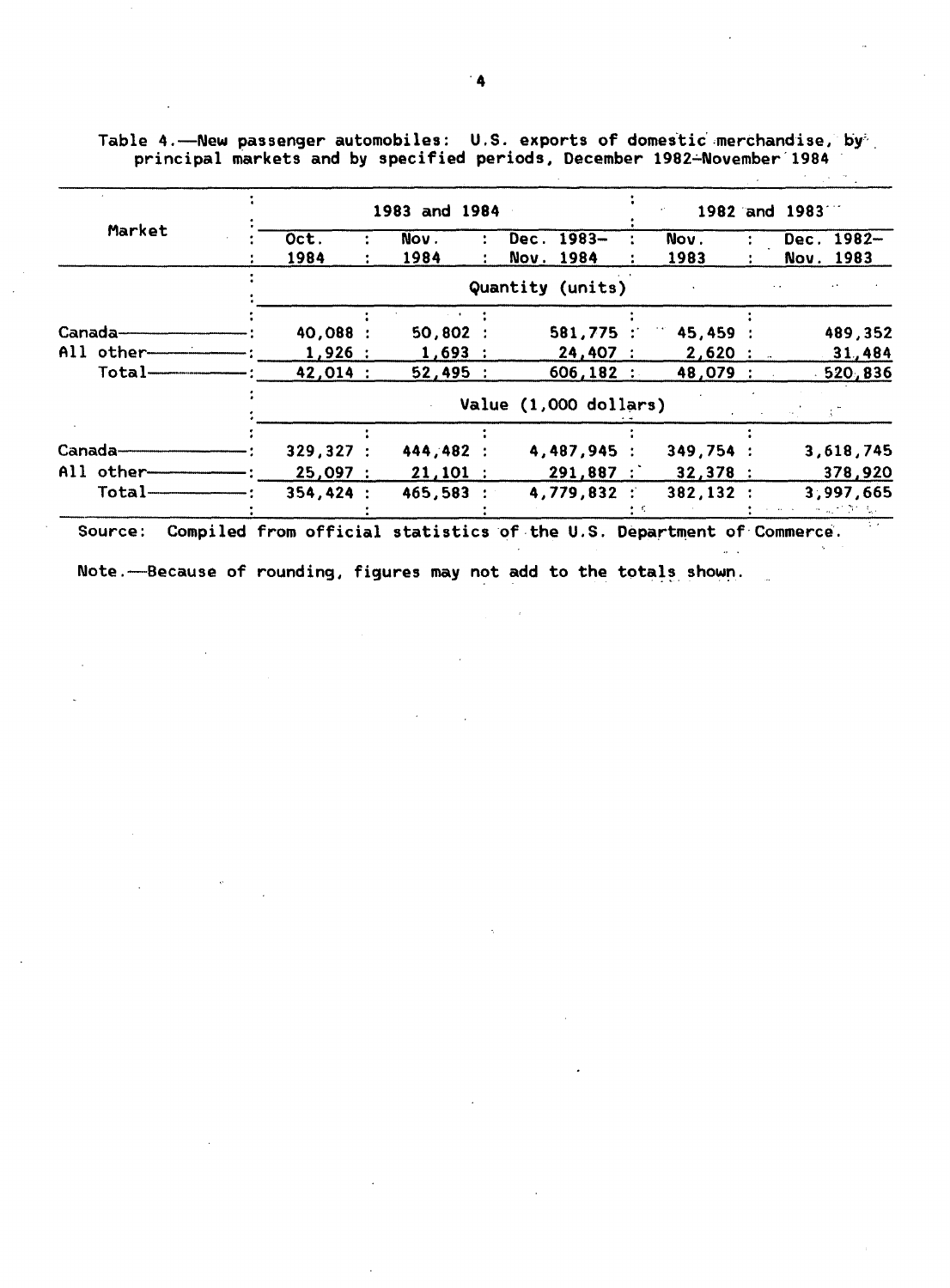Table 5.~Lightweight automobile trucks 1/ and bodies and cab/chassis for light- weight automobile trucks: U.S.· exports of domestic merchandise, by· principal markets and by specified periods, December 1982-November 1984  $2/$ 

|                                       |         | 1983 and 1984         |                     | 1982 and 1983 |            |  |  |  |  |  |  |  |
|---------------------------------------|---------|-----------------------|---------------------|---------------|------------|--|--|--|--|--|--|--|
| Market                                | Oct.    | Nov.<br>۰.            | Dec. 1983-          | Nov.          | Dec. 1982- |  |  |  |  |  |  |  |
|                                       | 1984    | 1984<br>÷             | Nov. 1984           | 1983          | Nov. 1983  |  |  |  |  |  |  |  |
|                                       |         |                       | Quantity (units) 3/ |               |            |  |  |  |  |  |  |  |
|                                       |         |                       |                     |               |            |  |  |  |  |  |  |  |
| Canada—                               | 7,056:  | 7,172:                | 103,791:            | 6,105:        | 78,742     |  |  |  |  |  |  |  |
| All other-                            | 1,768:  | 1,482:                | $16,279$ :          | 1,909:        | 31,040     |  |  |  |  |  |  |  |
| Total-                                | 8,824:  | 8,654:                | 120,070 :           | 8,014:        | 109,782    |  |  |  |  |  |  |  |
|                                       |         | Value (1,000 dollars) |                     |               |            |  |  |  |  |  |  |  |
|                                       |         |                       |                     |               |            |  |  |  |  |  |  |  |
| Canada—                               | 56,638: | 57,203:               | 800,503             | 50,688:       | 584,075    |  |  |  |  |  |  |  |
| $All$ other $\overline{\phantom{aa}}$ | 24,139: | 20,586                | 197,629:            | 23,953:       | 362,088    |  |  |  |  |  |  |  |
| $Total-$                              | 80.777: | 77,789:               | 998,132:            | 74,641:       | 946,163    |  |  |  |  |  |  |  |
|                                       |         |                       |                     |               |            |  |  |  |  |  |  |  |

!/ Defined as not over 10,000 pounds gvw.

2/ Partially estimated.

!/Quantity data include complete trucks and cab/chassis, but exclude bodies.

Source: Compiled from official statistics of the U.S. Department of Commerce.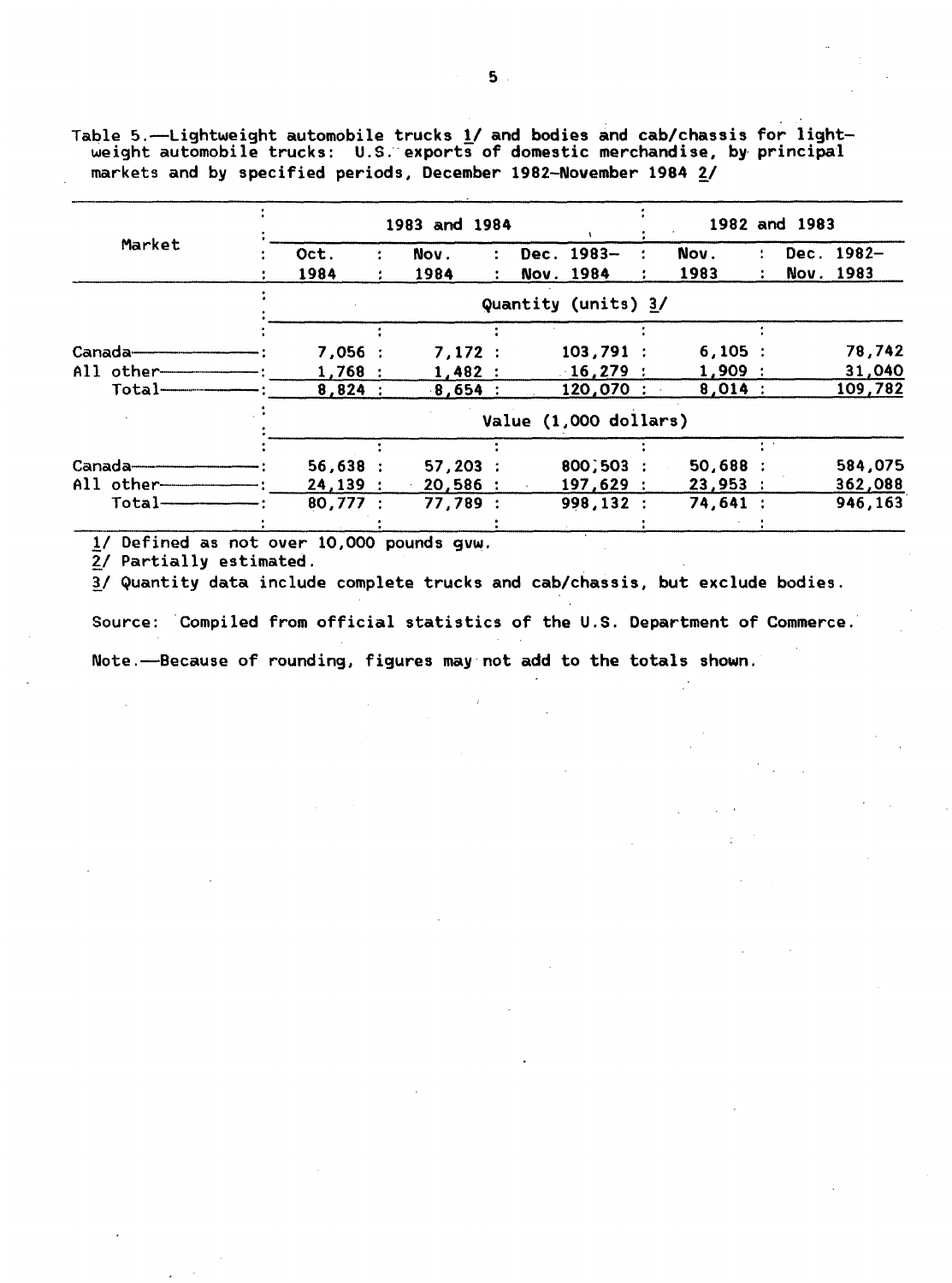Table 6. - New passenger automobiles: Sales of domestic and imported passenger automobiles and sales of imported passenger automobiles as a percent of total U.S.-sales, by: specified **periods, 1983 and 1984** 

|                                                                                                                                                      |                                                                                                                         | Sales of-                                                                                                                                                                                                                                                                                                                                                                                                                                                                                                                              |                                                                                                                                                                                |                                                                                                                                                                                                                           |                                                                                                                                                             |                                                                                                                                                                                                                                                                                                                                                            | Ratio of import<br>sales to<br>total sales                                                                                                                                                          |                                                                                                                                                              |  |
|------------------------------------------------------------------------------------------------------------------------------------------------------|-------------------------------------------------------------------------------------------------------------------------|----------------------------------------------------------------------------------------------------------------------------------------------------------------------------------------------------------------------------------------------------------------------------------------------------------------------------------------------------------------------------------------------------------------------------------------------------------------------------------------------------------------------------------------|--------------------------------------------------------------------------------------------------------------------------------------------------------------------------------|---------------------------------------------------------------------------------------------------------------------------------------------------------------------------------------------------------------------------|-------------------------------------------------------------------------------------------------------------------------------------------------------------|------------------------------------------------------------------------------------------------------------------------------------------------------------------------------------------------------------------------------------------------------------------------------------------------------------------------------------------------------------|-----------------------------------------------------------------------------------------------------------------------------------------------------------------------------------------------------|--------------------------------------------------------------------------------------------------------------------------------------------------------------|--|
| Period                                                                                                                                               |                                                                                                                         | Domestic<br>automobiles 1/                                                                                                                                                                                                                                                                                                                                                                                                                                                                                                             |                                                                                                                                                                                | Imported<br>automobiles 2/                                                                                                                                                                                                |                                                                                                                                                             | Total U.S. sales                                                                                                                                                                                                                                                                                                                                           |                                                                                                                                                                                                     |                                                                                                                                                              |  |
|                                                                                                                                                      | 1984                                                                                                                    | 1983                                                                                                                                                                                                                                                                                                                                                                                                                                                                                                                                   | 1984                                                                                                                                                                           | 1983                                                                                                                                                                                                                      | 1984                                                                                                                                                        | 1983                                                                                                                                                                                                                                                                                                                                                       | 1984                                                                                                                                                                                                | 1983                                                                                                                                                         |  |
|                                                                                                                                                      |                                                                                                                         |                                                                                                                                                                                                                                                                                                                                                                                                                                                                                                                                        |                                                                                                                                                                                |                                                                                                                                                                                                                           |                                                                                                                                                             |                                                                                                                                                                                                                                                                                                                                                            |                                                                                                                                                                                                     | <b>Percent-</b>                                                                                                                                              |  |
| $January--:$<br>February—:<br>$Jan-Feb. -: 1, 238, 445$ :<br>Jan-Mar-1.,994,609<br>April———: $721,091$<br>$A$ uqust———:<br>September-:<br>November—: | 583.429<br>655,016<br>756,164<br>803,273<br>727,370 :<br>684, 112:<br>$630,469$ :<br>566,672:<br>689,563 :<br>600,692 : | 412,893<br>442,479 :<br>855,372:<br>$600,303$ :<br>:1,455,675:<br>579,991 :<br>$Jan-Apr$ $-$ : 2, 715, 700 : 2, 035, 666 :<br>630,044 :<br>Jan-May--:3,518,973 :2,665,710 :1,004,931 :<br>$668, 145$ :<br>Jan-June-: 4, 246, 343 : 3, 333, 855 : 1, 228, 619 : 1, 214, 909<br>576,864:<br>530,960 :<br>Jan-Aug--15, 533, 924 : 4, 441, 679 : 1, 645, 966 : 1, 638, 378<br>538,307:<br>Jan-Sept--: 6, 100, 596 : 4, 979, 986 : 1, 822, 324 : 1, 804, 541<br>664,194 :<br>Jan-Oct--: 6,790,159:5,644,180:2,035,024:2,000,665<br>590,527: | 195,129 :<br>186,218<br>381,347 :<br>205,947 :<br>587,294 :<br>174,311:<br>761,605 :<br>243,326 :<br>223,688 :<br>205,617:<br>211,730 :<br>176,358 :<br>212,700 :<br>201,836 : | 182,853<br>186,374<br>369,227<br>220,479<br>589,706<br>183,464<br>773,170<br>206,457<br>979,627<br>235,282<br>214,356<br>$Jan-July-14,930,455:3,910,719:1,434,236:1,429,265$<br>209, 113<br>166,163<br>196,124<br>190,211 | 778,558:<br>841,234<br>962,111:<br>2,581,903<br>895,402 :<br>1,046,599<br>951,058<br>889,729 :<br>6,364,691<br>815,199<br>743,030 :<br>902, 263:<br>802,528 | 595,746<br>628,853<br>1,619,792 : 1,224,599 :<br>820,782 :<br>: 2,045,381<br>763,455:<br>$3,477,305$ : 2,808,836<br>836,501<br>4,523,904 :3,645,337 :<br>903,427:<br>: 5,474,962 : 4,548,764<br>791,220<br>:5,339,984<br>740,073 :<br>7,179,890 : 6,080,057 :<br>704,470<br>$7,922,920$ : 6,784,527 :<br>860,318 :<br>$8,825,183$ : 7,644,845 :<br>780,738 | 人名英捷尔<br>25.1 : .<br>22.1:<br>23.5:<br>21.4:<br>22.7:<br>19.5 :<br>21.9:<br>$-23.2$ :<br>22.2:<br>23.5<br>22.4 :<br>23.1:<br>22.5:<br>26.0 :<br>22.9:<br>23.7 :<br>23.0:<br>23.6:<br>23.1:<br>24.3: | 30.7<br>29.6<br>30.2<br>26.9<br>28.8<br>24.0<br>27.5<br>24.7<br>26.9<br>26.0<br>26.7<br>27.1<br>26.8<br>28.3<br>26.9<br>23.6<br>26.6<br>22.8<br>26.2<br>24.4 |  |
| December— :                                                                                                                                          | 560,672:                                                                                                                | Jan-Nov- $-$ : 7,390,851:6,234,707:2,236,860:2,190,876<br>559,421:                                                                                                                                                                                                                                                                                                                                                                                                                                                                     | 198,954 :                                                                                                                                                                      | 192,867                                                                                                                                                                                                                   | 759,626 :                                                                                                                                                   | 9,627,711 : 8,425,583 :<br>752,288 :                                                                                                                                                                                                                                                                                                                       | 23.2:<br>26.2:                                                                                                                                                                                      | 26.0<br>25.6                                                                                                                                                 |  |
|                                                                                                                                                      |                                                                                                                         | Jan.-Dec-:7,951,523 :6,794,128 :2,435,814 :2,383,743                                                                                                                                                                                                                                                                                                                                                                                                                                                                                   |                                                                                                                                                                                |                                                                                                                                                                                                                           |                                                                                                                                                             | : 10, 387, 337 : 9, 177, 871                                                                                                                                                                                                                                                                                                                               | 23.4 :                                                                                                                                                                                              | 26.0                                                                                                                                                         |  |

1/ Domestic automobile sales include U.S. and Canadian-built automobiles sold in the United States.

2/ Does not include automobiles imported from Canada.

Source: Automotive News.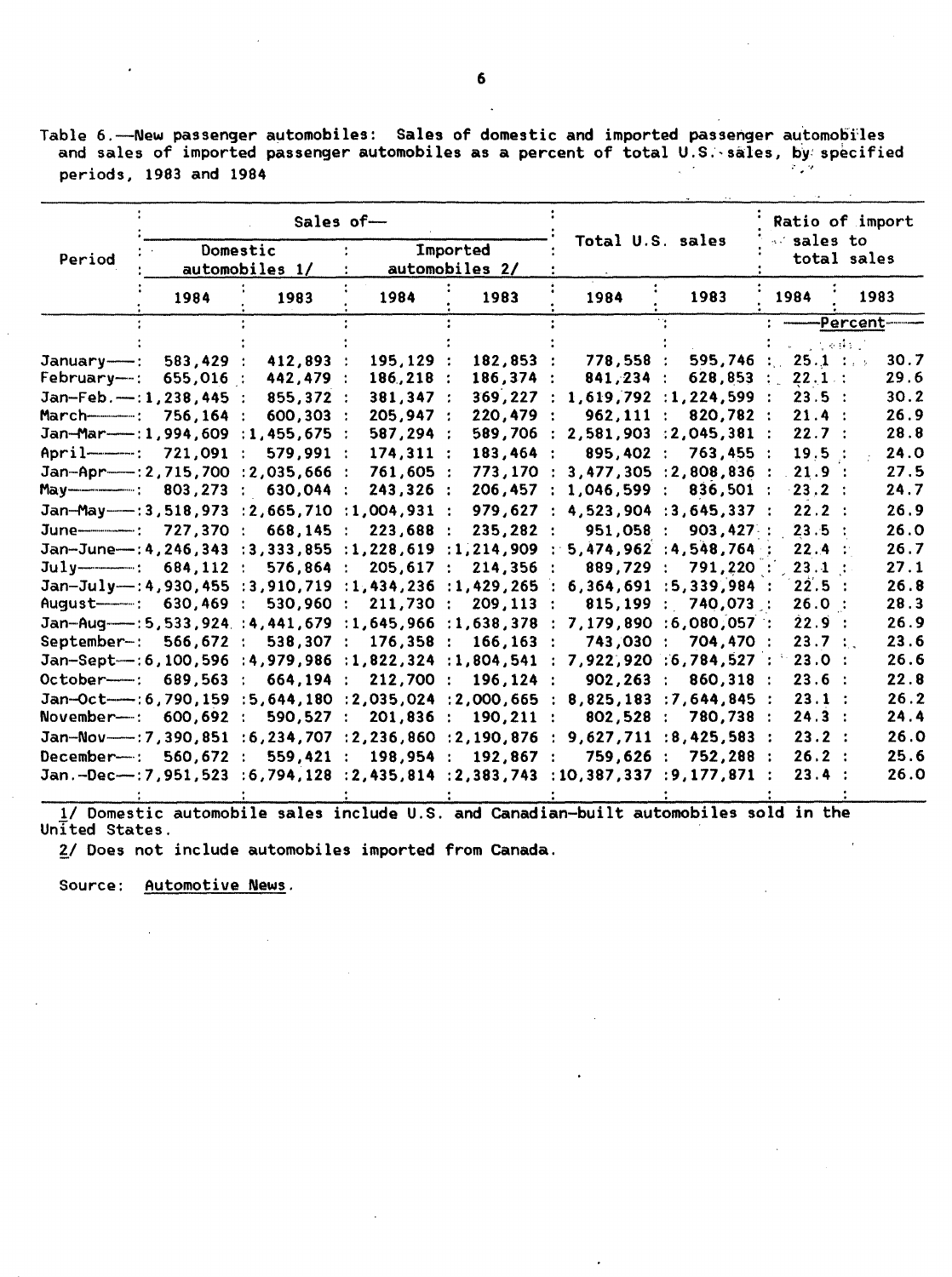|                                         |              |              | 1701 - 1001       |              |               |                   |  |  |  |
|-----------------------------------------|--------------|--------------|-------------------|--------------|---------------|-------------------|--|--|--|
|                                         |              | 1984         |                   |              | 1983 and 1984 |                   |  |  |  |
| <b>Item</b>                             | Oct.<br>1984 | Nov.<br>1984 | Percent<br>change | Nov.<br>1983 | Nov.<br>1984  | Percent<br>change |  |  |  |
| Consumer Price<br>Index:                |              |              |                   |              |               |                   |  |  |  |
| Unadjusted-<br>Seasonally               | 209.6        | 211.4:       | $+0.9$ :          | 206.2        | 211.4         | $+2.5$            |  |  |  |
| adjusted---<br>Producer Price<br>Index: | 210.5        | 210.3        | $-0.1$            | 206.0        | 210.3         | $+2.1$            |  |  |  |
| Unadjusted $-$ :<br>Seasonally          | 222.6        | 223.0        | $+0.2$            | 222.0        | 223.0         | $+0.5$            |  |  |  |
| adjusted---                             | 218.9        | 219.1        | $+0.1$            | 218.5        | 219.          | $+0.3$            |  |  |  |

Table 7.-New passenger automobiles: Price indexes, by specified periods, 1983 and 1984

|  | ٠,<br>, , |  |  | OO |  |
|--|-----------|--|--|----|--|
|  |           |  |  |    |  |
|  |           |  |  |    |  |

Source: U.S. Department of Labor.

Table 8.-New passenger automobiles: Retail price changes in the U.S. market during November 1984

| Source and size category and size of the set of the set of the set of the set of the set of the set of the set of the set of the set of the set of the set of the set of the set of the set of the set of the set of the set o | : Retail price changes, in<br>dollars, December 1984<br>$(+ or -)$ |
|--------------------------------------------------------------------------------------------------------------------------------------------------------------------------------------------------------------------------------|--------------------------------------------------------------------|
| U.S. producers:                                                                                                                                                                                                                |                                                                    |
| European Community producers:<br>$Compare t$ $\longrightarrow$ $\blacksquare$                                                                                                                                                  |                                                                    |
| Japanese producers:<br>Subcompact-<br>$Compare t$ $---$<br>Luxury                                                                                                                                                              | - : No change.<br>-: No change.<br>-: No change.                   |

Source: Automotive News, November 1984·.